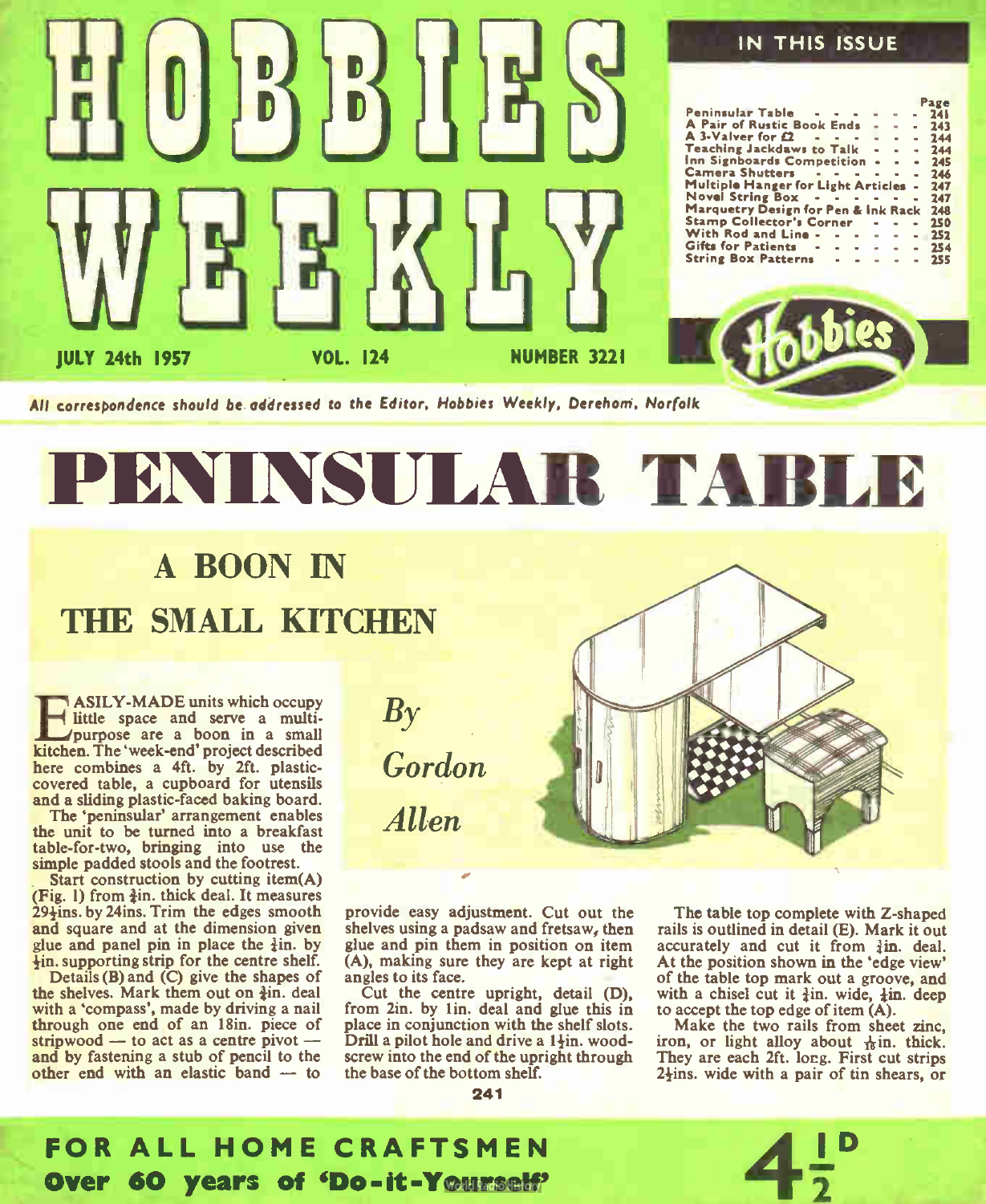use a cold chisel and heavy hand hammer, then trim the edges smooth with a file. By clipping the strip in a vice, as shown in detail (E), and knocking the flanges over with a piece of wood and a hammer, the required Z shapes are formed. Drill one flange of each at approximately 2in. intervals (starting lin. from each end) to take No. 6 woodscrews  $\frac{1}{2}$ in. long. Screw the rails in place at the positions indicated.

Apply glue to the groove in the table and to the slot in the radius end and fit the unit in place on top of the shelf assembly. Drill a pilot hole and drive a 1<sup>4</sup>in. woodscrew into the end of 2in. by lin, upright through the table top. Also drive panel pins through the table into the edge of item (A). Make sure the heads of pins and screws are driven below the surface of the wood.

To anchor the free end of the table to the wall first make a wooden angle made up of two pieces of  $1\frac{1}{2}$ in. by  $\frac{1}{2}$ in. wood glued and screwed together as shown in Fig. I. Glue and screw in place the  $1 + in$ . by  $1 in.$  triangular wooden end pieces and drill one flange of the angle





with four equally spaced  $\frac{3}{16}$ in. diameter holes to take the wall screws.

Screw the blank flange of the angle to the underside of the table end, level with the edge, with lin. woodscrews. Mark off the position of the screw holes in the wall, at the position chosen, by scribing through the holes in the angle with a pencil. Drill and plug the wall and fasten the table end in place with  $1\frac{1}{2}$ in. roundhead woodscrews.

Face the top with a piece of laminated plastic measuring 4ft. by 2ft. using impact adhesive. Trim off the excess round the radius with a padsaw held at a very shallow angle and trim the edges smooth with a file and glasspaper.

At this stage it is a good idea to apply strips of plastic, using impact adhesive, to all the exposed edges of the unit, including the front edge of the 2in. by lin, shelf support. This is not essential but it produces a very attractive effect.

The baking board is a piece of deal or plywood 2ft. square,  $\frac{3}{4}$ in. thick. Cut and trim this dead true and face it with plastic. Round off the lower edges of the board to allow for the radius in the corners of the Z rails and try for a smooth push-fit. Trim where necessary to obtain this. Cut and glue in place the wedge-shaped handles (Fig. 1). Finally fix a strip of plastic to the front edge of the board.

Each door is made up of a sheet of

 $\frac{1}{2}$ in, thick plywood pinned and glued round a framework which consists of three curved formers, details (F) and  $(F1)$ , glued to three uprights, details  $(G)$ and  $(H)$  — see Fig. 1.

FORMING THE Z ANGLE DETAIL E

 $2FT$ 

VIEW ON TABLE EDGE

**TET** 

**IN OR 18 GAUGE** SHEET METAL

 $11/21N$  $2F1$ 

Mark out the shape of the formers on  $\frac{3}{2}$ in, thick plywood, using compasses. Cut them out with a fretsaw and trim true. Glue and pin the three formers of each door to the side uprights (detail G) first. The uprights are cut from lin. by  $+$ in. hardwood and are recessed with a chisel at the positions indicated in the detail. Before the glue sets check that the formers are dead square in relation to the uprights.

Place the partly completed units with the uprights on a level surface and tem-

242<br>World Radio History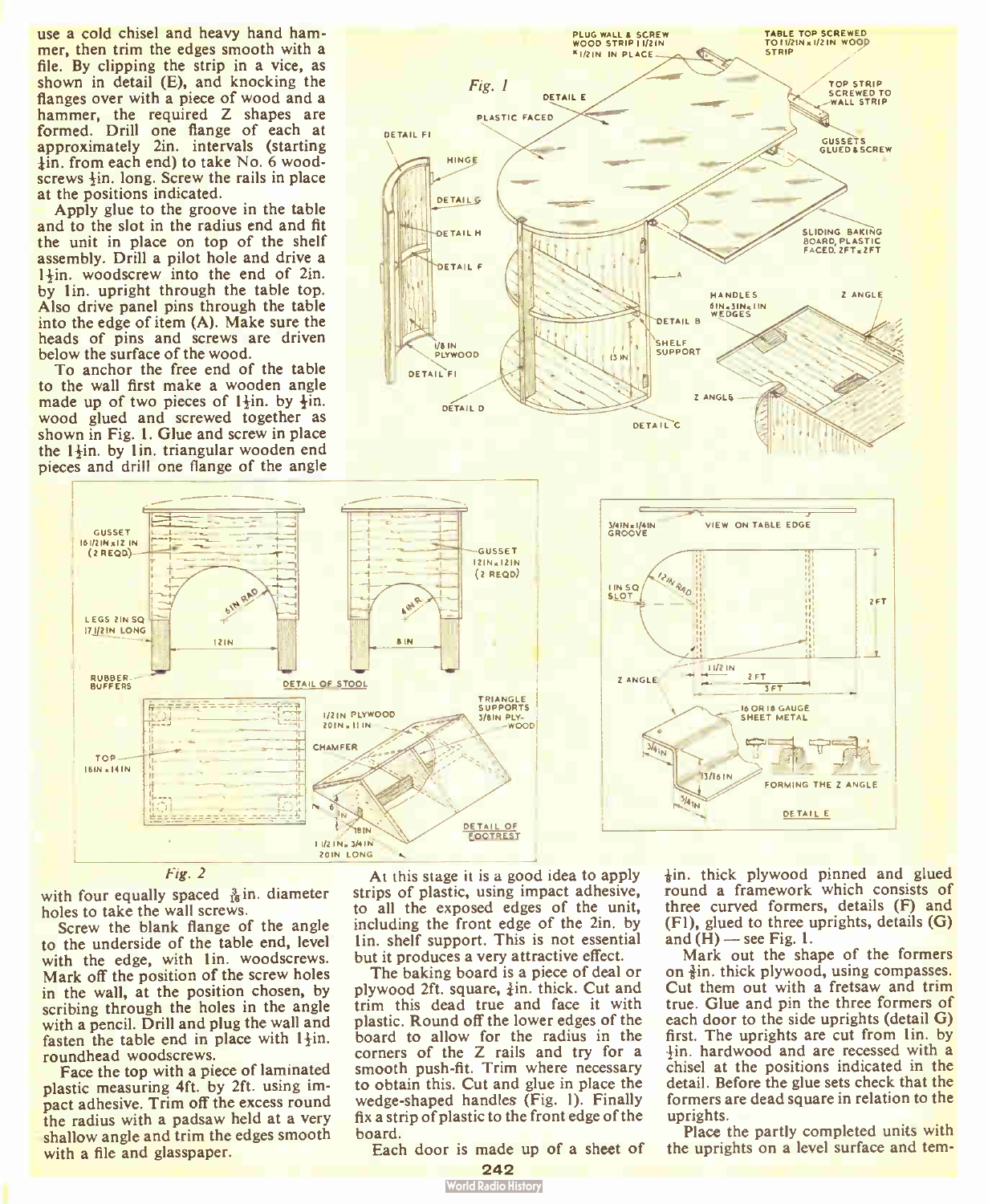porarily weight them down. Check again for overall squareness and then pin and glue the centre upright (detail H) in place. Leave the frames until the glue has completely hardened.

A single piece of  $\frac{1}{2}$ in. flexible plywood 30in. by 20in. provides the panelling for each door. Stick the long edge of the panel to one of the side uprights in the framework with impact adhesive and panel pins. Apply adhesive to the edges of the formers and the other two uprights and after about ten minutes bend the ply panel into position. Add panel pins, trim off the overhanging ply with a tenon saw, and trim smooth and flush with the formers and side uprights.

Door handles can be cut from  $\frac{3}{2}$ in. plywood to any pleasing shape and faced with scrap plastic. Glue them to the door, reinforce the inside surface of the panelling by gluing strips of  $\frac{1}{2}$ in. plywood in place, and screw through into the edges of the handles.

Two 2in. long hinges secure each door to detail  $(A)$ . Flush fit them to the inside faces of door uprights about 3ins. from each end, mark off their position on detail (A) while the doors are in place, recess to the depth of a hinge leaf then screw the doors in place.

Fig. 2 shows clearly how the footrest is assembled. Cut the triangular supports from  $\frac{3}{2}$ in, thick hardwood, join them by gluing the  $1\frac{1}{2}$ in. by  $\frac{3}{4}$ in. rail in place and then cover with two pieces of  $\frac{3}{8}$ in, plywood pinned and glued in place. Face the footrest with linoleum, rubber, cork, or with plastic floor tiles applied with adhesive.

For the stool cut a piece of  $\frac{3}{2}$ in. plywood 18in. by 14in. and at the dimension given in Fig. 2 glue in position the

| <b>CUTTING LIST</b>                                                                                                                                                                                                                                                                |
|------------------------------------------------------------------------------------------------------------------------------------------------------------------------------------------------------------------------------------------------------------------------------------|
| 3in. Deal:<br>One piece 2ft. 6ins. by 2ft. (main upright).<br>One piece 4ft. by 2ft. (table top).<br>One piece 2ft, by 2ft. (baking board).<br>One piece 4ft, by 1ft, (cupboard shelves).                                                                                          |
| din. Hardwood:<br>One piece 2ft. by 1ft. 6ins. (footrest<br>supports).                                                                                                                                                                                                             |
| <b>in. Plywood:</b><br>One piece 3ft, by 1ft, (door formers).<br>One piece 2ft. by 2ft. (footrest top).<br>One piece 1ft. 6ins. by 14ins. (stool top).                                                                                                                             |
| tin. Plywood:<br>Four pieces 1ft. 6ins, by 12ins, (stool sides).                                                                                                                                                                                                                   |
| <b>Section Hardwood:</b><br>One piece 2ins. by 1in. by 2ft. 6ins. (centre<br>upright).<br>Four pieces 2ins. by 2ins. by 1ft. 6ins.<br>(stool legs).<br>One piece 1+ins, by 1in. by 2ft. (footrest<br>cross-piece).<br>Two pieces 1 ins. by in. by 2ft. (table<br>support bracket). |
| <b>Laminated Plastic:</b><br>One piece 4ft, by 2ft, (table top).<br>One piece 2ft, by 2ft. (baking board).                                                                                                                                                                         |
| Miscellaneous:<br>Sheet metal, foam rubber or wadding,<br>fabric or leatherette, impact adhesive, screws,<br>pins, furniture studs, rubber buffers, lino, cork<br>or rubber sheet, scrap wood for handles, etc.,<br>paint.                                                         |

four 2in. square hardwood legs. When set, reinforce with  $1\frac{1}{2}$ in. countersunk woodscrews driven into the legs through the stool top. Cut the four side gussets from  $\frac{1}{2}$ in. plywood and glue and panel pin them to the legs and top. Screw four rubber 'buffers' to the bottom of the legs.

The top of the stool can be covered with a piece of foam rubber one or two



inches thick, glued in place with impact adhesive and then covered with a square of fabric or leatherette pulled tightly and held in place with furniture pins fixed underneath the lip of the stool top. Alternatively, several thicknesses of tailor's wadding can be used for the padding.

The finishing is a matter of personal taste but a good emulsion paint is recommended for the exposed parts of these units with, perhaps, a contrasting colour for the cupboard doors.

## A Pair of Rustic Book-ends



MAKE yourself an unusual and<br>
rustic pair of Book-ends.<br>
as it has been cut from a tree is needed AKE yourself an unusual and rustic pair of Book-ends. A round piece of wood just but is not difficult to obtain. One can often see branches being cut back and

sometimes a suitable bit is included in the logs purchased for burning. It is best though if the wood is not too green. The bark is left on and if this is broken where smaller branches have been cut off so much better, as these cuts add to the attractiveness.

#### Cut in halves

The chunk of wood should be the height of the average book and then sawn right down the middle which immediately supplies the two ends. One section may have the bare branch cuts, but that does not matter, for the sides will differ in any case. All the cut parts of the wood are now shellacked.

A strip of flat tin to fit the bottom is tacked on to each section. This should protrude from the flat side of the section for about 2<sup>1</sup>ins., so that at least 243

two books can be stood upon the tin thus holding the ends in place.

The corners of the tin are rounded, and then these pieces of tin are enamelled brown to blend with the bark.

Your book-ends will add a touch of nature to your room. (H.M.)

|         | * * * * * * * * * * * * * * *                       |         |
|---------|-----------------------------------------------------|---------|
| $\star$ |                                                     | $\star$ |
|         | $\star$ Next week's free design will be for $\star$ |         |
|         | $\star$ a Musical Tavern - a savings box $\star$    |         |
|         | $\star$ which plays a tune when a coin is $\star$   |         |
|         | $\star$ inserted. Also fretwork plan and $\star$    |         |
|         | $\star$ other interesting projects for the $\star$  |         |
| $\star$ | handvman.                                           | $\star$ |
| $\star$ |                                                     | $\star$ |
|         | ****************                                    |         |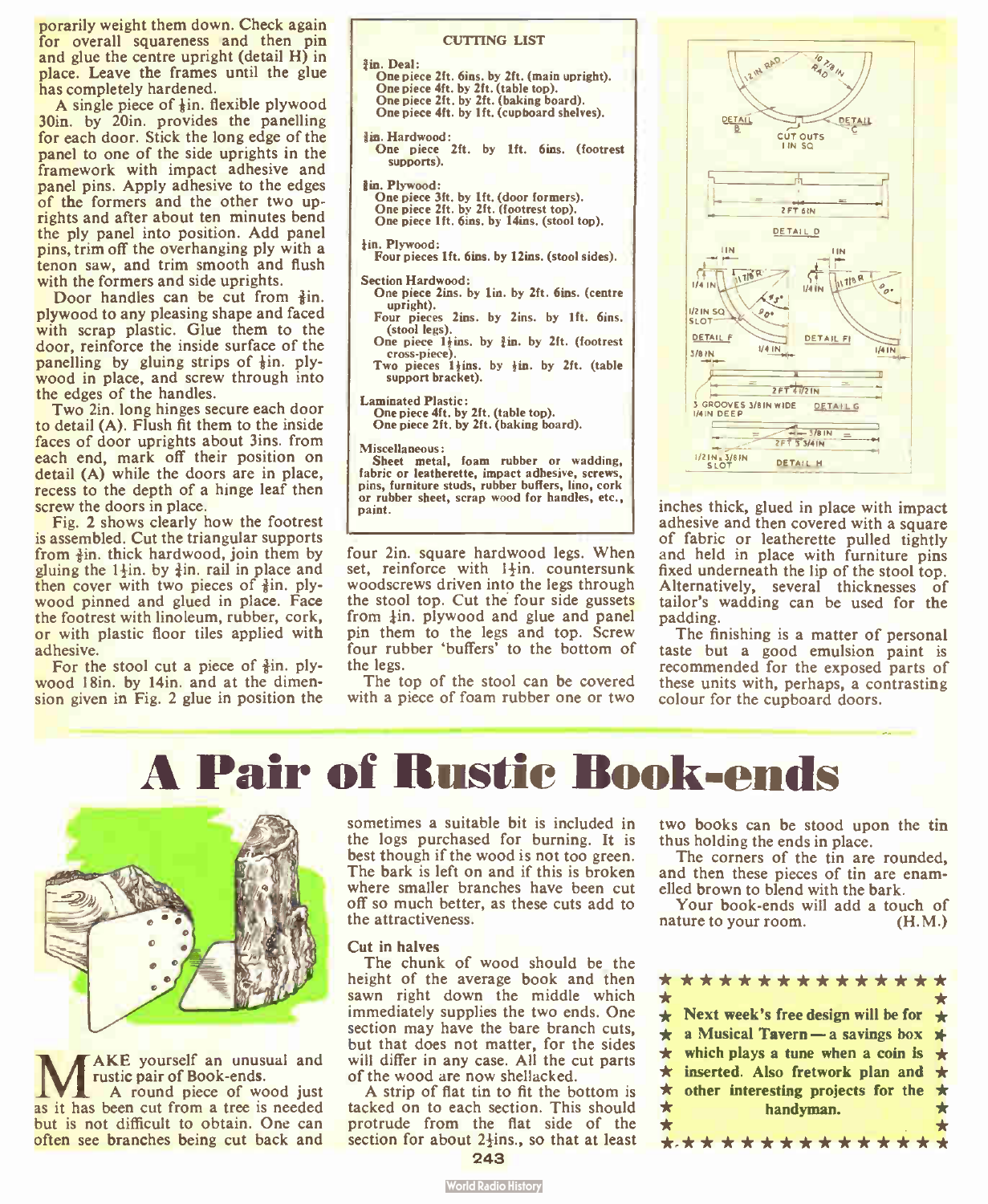

ow make the drive spindle (Fig. 4). The drawings are self-explanatory.  $(C)$  is  $\frac{1}{2}$ in, spindle with a groove filed in it for the drive cord to lie in. (B) is a lin, panel bushing. (A,A) are sawn off a brass spindle coupler. First, bore a hole, to take the panel bushing, in the front runner of the chassis, and fix it in. Insert the spindle and add (A,A) and tighten the holding screws, to give an efficient spindle drive as at (b) Fig. 4.

The drive drum is easily made from three round wood discs, as in Fig. 5. These can be glued or nailed together. A fretsaw will cut them out (after drawing with a compass), 3ins. diameter will do. Bore a  $\pm$ in, hole through the centre, and drive a small screw or hook into the middle disc to hold the spring and cord.

#### Securing the drum

File a flat on the spindle of the gang condenser, and push on the drum immediately above the drive spindle groove. Squeeze plastic wood or solder into the gap between the gang shaft and the drum centre hole, and around the join. This holds the drum firmly, when set. Fig. 5(b) shows the cord attachment.

The coils can be wound on 1 in. for-



mers made of shellacked cardboard, or Paxolin tube. 115 turns of 32 gauge enamel will do for the main winding, with 28 turns,  $\frac{1}{2}$ in. away for the coupling winding. A 3in. 'tube will be long enough.

Dust-cored coils could be used, if desired.

#### Aligning the set

Connect the loudspeaker transformer to the two leads emerging from the chassis and plug in the aerial. Switch on and then align the set by tuning in a station low down (e.g., Light or Luxembourg) and then adjusting the trimmers on the gang for best response.

An earth is not really needed, but if desired, it must be connected through a

.005 ( 500 V) condenser, as in the case of the aerial. This must be connected between the socket and chassis.

The cabinet can easily be made by the handyman, working from the illustration. The speaker aperture is cut with a fretsaw and backed with some thin woven textile. The dial is made by

### \*\*\*\*\*\*\*\*\*\*\*\*\*\*\*\*\*<br>\* mus conduite \* Fearath decate \*

 $\frac{1}{\pi}$  This concludes A. Fraser's descrip- $\uparrow$  tion of how to make a 3-valve radio  $\downarrow$  $\frac{1}{\lambda}$  for just over £2. Components list  $\frac{1}{\lambda}$ etc. was given last week.  $\bigstar$ 

\* \* \* \* \* \* \* \* \* \* \* \* \* \* \* \* taking a push-on knob and filing and sandpapering the front flat. This is then glued to the centre of a thin circular disc of Formica or similar plastic, and when set, the whole is pushed on to the gang spindle projecting through a hole cut in the cabinet front.

A small hole is drilled in the cabinet front, just above the rim of the dial disc, and filled with a  $\frac{1}{2}$ in. long peg sawn off a thin plastic knitting needle.

The dial is rotated and points marked on it opposite this point, where favourite stations are heard. The disc is then re-

moved and these points drilled and filled with shorter pegs sawn off the plastic knitting needle. Use glue such as `Uhu'. These plastic indicator points can be flushed with the surface of the disc, or left to project a little. The colours of them should contrast with the colour of the disc.

#### A warning

Constructors, when fitting the chassis to the cabinet, may find it more convenient to have the cord drive behind the front runner, instead of in front of it. In this case, the groove in the spindle should be made at the other end of the spindle. It would be advantageous to reverse the  $\pm$ in, panel bushing. Holes must be made in the chassis deck to allow passage of the cord, and the drum should be shoved further in toward the twin-gang.

Now, a last word of warning. The chassis is connected directly to one side of the mains. Therefore, it is likely to be 'live', and consequently will give a nasty shock if touched. So don't touch any metal part of the set when joined to the mains. Always remove the mains plug before doing anything to the set.



Fig. 5 Fig. 6—Theoretical diagram

## Teaching Jackdaws to talk

SOME jackdaws are quicker than<br>others in learning to talk. The<br>interact thing is to give them opporgreat thing is to give them opportunities of listening to certain words you wish them to learn. They should be taught when very young.

Do not let Jack have his liberty unless he is very trustworthy. The crow family — to which the jackdaw belongs — are notorious thieves, and the tame one takes a fancy to jewellery, soap, candles and other household articles.

These hardy birds will eat almost anything, but their favourite repast is finely chopped meat mixed with scraps from the dinner table.

The male is supposed to make the best talker. Other members of the crow tribe are the raven, jay, starling, all more or less gifted with the power of speech, the raven being considered the best of all. The starling is a great mimic, and is often mistaken for another bird.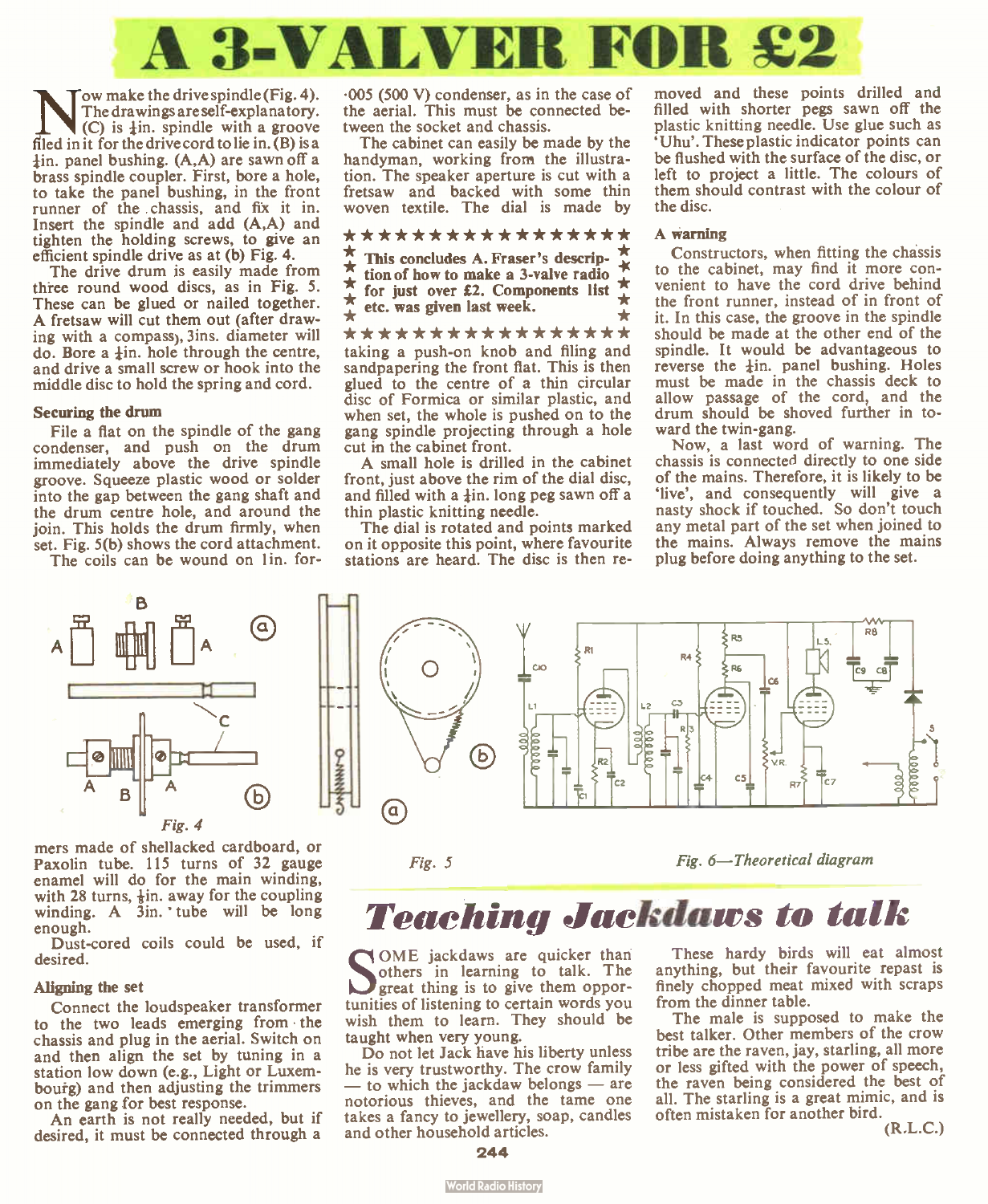

TOR over 2,000 years the carved or<br>painted signboard has hung over<br>shops to indicate the occupant's<br>trade. As the signboards were easy to OR over 2,000 years the carved or painted signboard has hung over shops to indicate the occupant's recognise and remember, this custom remained the general practice while the majority of the world was illiterate.

Gradually, as illiteracy decreased, so did the signboard tradition, until it was retained by only a few trades. These included the striped pole of the barber, the brass balls of the pawnbroker and the inn sign.

In early times the inn sign usually contained a picture of a bush of some description. This was because to the Romans ivy and vine leaves were symbolic of their god of wine, Bacchus. Later, though competition among inns increased, so the need was for a sign that would indicate the trade, but at the same time would distinguish one inn from another built nearby. From this need grew the variations of inn signboards seen today. The signboard has always been an advertisement, and it is partly as such, and partly to continue tradition that the inn sign is retained.

Inn signs in the past have been made from iron, stone, wood and even glass, but few of these survived the 17th century. Although many inn signboards are still surrounded by iron work on occasions, the very picture has been constructed of iron.

#### Origin of names

It is most interesting to see why the various subjects and names were originally chosen. Quite often the name shows that the tavern was once a meeting place for a guild of craftsmen, such as 'The Carpenter's Arms'. Coaching in this country reached its peak in the early 19th century, hence, 'The Coach and Horses'. Travelling by horseback was slow and many resting places were required, so now can be seen 'The Travellers' Rest'. Two nearby inns may have been amalgamated, the resulting signboard bearing a name such as 'The King's Head and Eight Bells'.

Heraldic beasts are a familiar sight on the signboards, as 'The Red Lion'. The locality sometimes provided the name — 'The Cheshire Cheese' — and at other times a local industry — ' The Flint Knapper's Arms'; landmark — 'The Windmill'; or association — 'The Pilt Down Man'. A few of the inns have a similar name, but each a different signboard. This is often because the words once had several meanings, each inn taking a different one. An example is

'The Crooked Billet'. In the Middle Ages the French word 'billet' also had several English meanings. The corruption of foreign words has also added to the list of inn names and signboards, such as 'The Bull and Mouth' from 'The Boulogue (Harbour) Mouth'.

Many inns have taken their names from past local lords or outstanding local gentlemen. At times the choice of the latter has been just a passing fancy, and now it is difficult to discover just who the gentleman was. The names of practically every monarch of this country have been used. Saints' names have also been used, but only a few survived. Perhaps the best known is Saint George, as 'The George'. Rarely seen are figures taken from classical mythology.

OR competition this month, in which wrist watches will again be awarded to the winners, is based on 'Inn Signs'. There are two sections — UR competition this month, in which wrist watches will again be awarded to the winners, is based one for Seniors (16 and over) and one for Juniors (15 and under). A wrist watch will be awarded to the winner of each section and ball-point pens will be awarded to the six next best entries in each section.

#### RULES

I. The competition is to design and fret-cut in wood or hardboard a new inn signboard. The maximum size of entries must be 6ins. square. The judges will take into account the originality of the design as well as the standard of fretcutting, and any subject may be chosen.

2. Entries must be received by the Competition Editor, Hobbies Weekly, Dereham, Norfolk, by Aug. 30th and cannot be returned.

Winners will be notified and prizes despatched by Sept. 13th. Details will be published in a subsequent issue of Hobbies Weekly.

4. The name, full address and age of the competitor must accompany the entry.

5. An entry must be the unaided effort of the competitor. All entries for the Junior Section *must* be accompanied by the certificate herewith, or a similar declaration on plain paper, signed by a parent, otherwise the work cannot be considered.

245<br>World Radio History

Events of the day usually result in a new subject for inn signs. When Captain Cook discovered Australia signboards soon showed 'The World Upside Down', and even after the last war 'The Battle of Britain' appeared. Other signboards have included flowers, birds, fish, animals, sports, musical instruments and agricultural implements. Fictitious and humorous items have been used and also religious subjects.

The painting of inn signboards is now quite an important branch of art. Often before a new signboard is designed a lot of local research is made, and so in the future, as now, it can be said that the inn signboards show the social and historical life of England.



#### JUNIOR AWARD

6. Because of Customs regulations and the necessity to adhere to a definite closing date, entries are confined to those from Great Britain and Northern Ireland.

7. The judges' decision is final and no correspondence can be entered into.

#### CERTIFICATE (for Juniors)

| The entry is the unaffect work of |  |  |
|-----------------------------------|--|--|
|                                   |  |  |
|                                   |  |  |
|                                   |  |  |
| Address                           |  |  |
|                                   |  |  |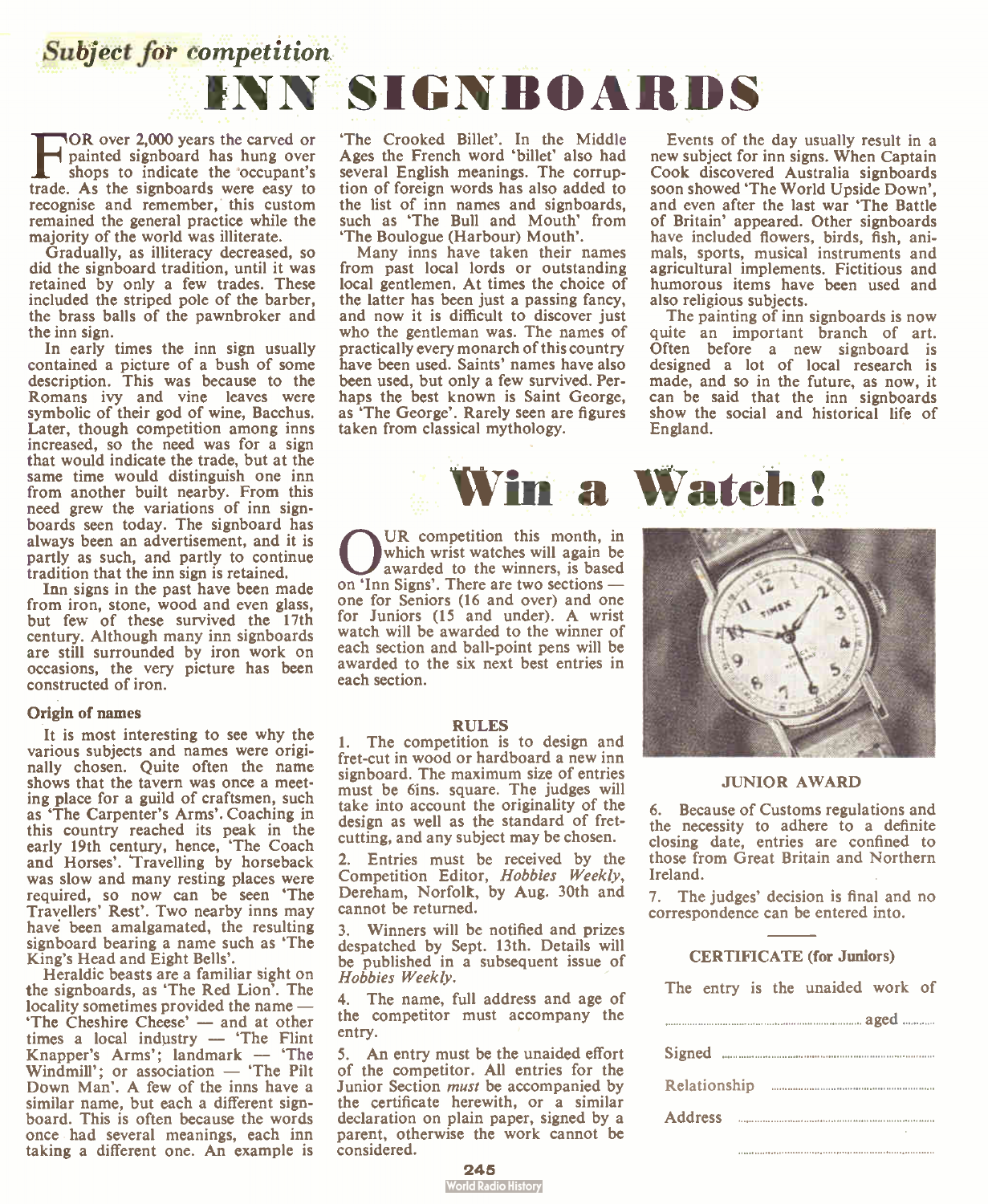# Hints on

A understanding of camera sinu-<br>results, and also in knowing what<br>features to look for when purchasing a N understanding of camera shutters is helpful in obtaining best results, and also in knowing what new camera. This is particularly so with second-hand equipment, when no instructions or details may be provided. Though shutters vary greatly in type and make, the actions they provide can be grouped under a number of common headings, and apply to all shutters.

By F. G. Rayer

The box camera is mentioned first, as it has the simplest shutter of all. A few very simple cameras allow instantaneous exposures only, at one fixed speed usually 1/25th or 1/30th second. This suits still subjects, or scenes with little movement, and gives a correct exposure in good daylight or sunshine. It is fairly long, in terms of photographic exposure, so that the camera must be held perfectly still, otherwise results will be less sharp than they should be. Indeed, if the camera is jerked badly, the shot may be a failure.

Most box cameras also have a lever or catch which can be moved to give time exposures. This allows the shutter to be left open, permitting shots indoors, or in bad light. For these, the camera must be fitted to a tripod, or rested on a table or other solid support, as any movement of the camera while the shutter is open will ruin results.

#### 'T', 'B' and 'I' settings

The type of shutter found on all the most popular cameras resembles that in Fig. 1. Selection of speeds, etc., may be by moving a small lever, as shown, or a milled ring on the shutter may rotate. The latter are called 'Rimset' shutters, and are much used on the newer cameras.

The selector is set to 'T' for Time exposures. With this setting, the shutter opens when the release is pressed, and stays open until it is pressed again. This allows long exposures, as with the box camera.

When the selector is at 'B', Brief Time exposures are obtained. Here, the shutter opens when the release is pressed, but closes when it is allowed to rise. This setting is thus best for exposures of up to about 1 second. For longer exposures, the 'T' setting is used.

Some modern shutters, such as the

## Photography **CAMERA SHUTTERS**

Vario and Pronto, have a 'B' setting, but no 'I' setting. For time exposures with these, the shutter release has to be kept depressed for the whole period the shutter has to be open. A cable release should be used for this, and, indeed, whenever long exposures are wanted. A cable release with a locking screw can be obtained, and this will hold the shutter obtained, and this will hold the shutter<br>open, with the 'B' setting, exactly as if

the shutter had a 'T' setting.<br>In addition to 'T' or 'B' settings, very simple shutters have an 'I' setting only. This gives an Instantaneous exposure of about 1/25th second, exactly as with the CABLE RELEASE SOCKET box camera.



#### Fig. I—A 3-speed shutter

Fig. 1 shows how speeds are marked on modern shutters, 25 indicating 1/25th second, 50 indicating 1/50th second, and so on. On old shutters the fraction is sometimes given complete. The fast speeds, such as 1/100th second, are very useful for moving objects.

Different makers provide different speeds, and various speeds are also found on shutters having particular names. Most used today is the Vario shutter, giving 'B', 1/25th, 1/50th and<br>1/200th second; the Velio shutter, giving 1/10th, 1/25th, 1/50th, 1/100th and 1/200th, in addition to time; the Vero, with 1/25th, 1/50th, 1/100th, and 1/200th; and the Pronto, with the same speeds, these latter two types also permitting time exposures.

For all ordinary out-door photography, any of these shutters will be very satisfactory. The camera can always be used in the hand for 1/25th to 1/200th second exposures, and longer exposures can be made with a cable release and tripod, as explained.

Most cameras now made have the shutter release on the body — called a 'Body Release'. This is a more convenient operating position. Simple shutters set themselves, so that it is only necessary to press the release. But other shutters, such as those named above, have to be 'cocked' by moving a small lever first.

The more expensive type of camera has a shutter resembling that in Fig. 2. The fastest speed will go up to 1/200th



Fig. 2—Shutter with slow speeds, etc.

second, or even higher. There are also slow speeds — that is,  $1, \frac{1}{2}$ ,  $1/5$ th and 1/10th second, as shown. These can only be used for still objects, but are useful for portraits indoors, etc. They<br>avoid any need to use the 'B' setting for exposures of less than 1 second, which are difficult to time correctly by hand.

Most shutters also have a cable<br>release socket in the simpler type, as already explained, except in old cameras. Such a release allows the shutter to be opened and closed without shaking the camera, with 'B' and 'T' settings.

Modern shutters have a flash socket, but old shutters do not. A flash-gun can be plugged in here, and the shutter set<br>to 1/25th second. This provides synchronisation between flash-gun and shutter, so that the flash-bulb ignites in time to expose the scene when the shutter is open.

Flash shots with old, non-synchronised shutters can be made by using the 'B' or 'T' setting. To do this, the shutter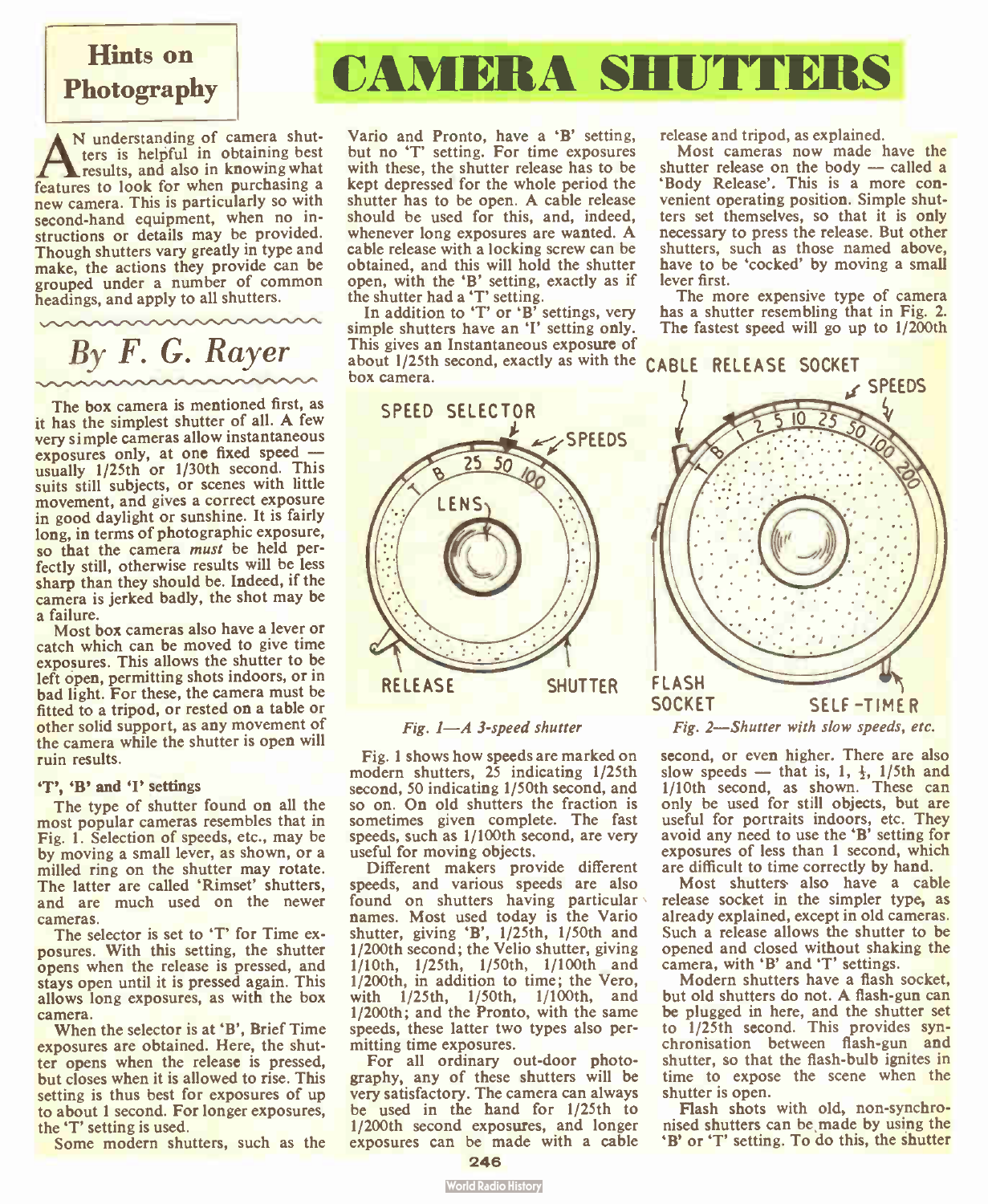is opened, the bulb fired, and the shutter closed again, not being kept open longer than necessary, or other images may appear on the film. Indoors, this is just as successful as synchro-flash.

It is worth noting that the usual series of speeds, as shown in Fig. 2, is being replaced on some new cameras by a series giving 1,  $\frac{1}{2}$ ,  $\frac{1}{3}$ ,  $\frac{1}{3}$ , 1/15th, 1/30th, 1/250th, and 1/300th second, but these are not yet seen about in very large numbers, and will in any case not normally be found in second-hand cameras.

#### Self-Timer

This addition is most often found on Pronto and Prontor shutters, in both the 4-speed and 8-speed types. It is also called a 'Delayed-action Release'. To use, it is cocked by moving it fully one way, and the shutter is set for the desired exposure as usual. When the release button is operated, however, the

shutter does not open at once, but about 8 to 15 seconds elapse before this happens. This means that the photographer can join a group he is taking, or enter the scene before the camera, which has to be on a tripod or other support.

Such a delayed-action release also enables slow speed exposures, when provided for by the shutter, to be made without any fear of shaking the camera. To do this, the delayed-action is used to fire the shutter, so that there is no need to be touching the camera at all, and possibly shaking it. This is particularly useful when no tripod is available.

#### Old Cameras

When a new camera is bought with instructions, reading these will make the operation of the shutter clear. But with old cameras no details will be available. In this case, the action of the shutter can be seen by opening the camera (with no film in) and looking through the lens. This should certainly be done if there is any doubt about the way in which  $B'$ , 'T' or other settings actually work.

Shutters will normally not be damaged unless force is used. For example, with the type of shutter that has to be cocked, it is usually impossible to change the speed setting after cocking, and trying to do so will cause damage. If an unsuitable setting has been made, the best solution is to cover the lens completely so as to exclude light, fire the shutter, then modify the setting before cocking again.

The type of shutter which does not need cocking does not have this disadvantage. It should always be remembered that a shutter contains quite fragile mechanisms, able to give years of service normally, yet easily damaged by forcing any of the levers when resistance is encountered.

## Multiple Hanger for light articles



ADIES' lighter garments take up a<br>considerable space in a wardrobe,<br>sespecially if each article has a<br>hanger of its own. But with one or more ADIES' lighter garments take up a considerable space in a wardrobe, especially if each article has a of these multiple hangers very much more may be hung in much less space.

Properly made they are quite strong, and if you start hanging the clothes on the bottom section, no difficulty will be experienced in filling the hanger without creasing flimsy materials. The straight rails may be used for matching belts, scarves, or ties, etc.

The basic material to use is plywood, plastic sheet, or hardboard, always ensuring a smooth surface. The hanger must be well glasspapered, so that no roughness is left, otherwise fine fabrics will be damaged.

The material can be  $\frac{1}{4}$ in.,  $\frac{5}{16}$ in. or  $\frac{3}{2}$ in. thick, and cut out as shown. The material for a five-high hanger must be 15ins. by 21ins. Cut out the inside first with a fretsaw. The centre pieces, when thoroughly glasspapered, will themselves make excellent hangers for the kiddies' clothes with the addition of a hook.

The hangers, multiple or kiddies, can be finished in pastel shades of lacquer. The shoulder portion may be padded with cotton wool and covered with suitably coloured ribbon. (T.H.M.)

### Novel String Box

BALL of string is enclosed in the box and forms, as it emerges from the front, the tail of the mouse. To cut the string simply use the razor blade situated between the ears.

Construct a box measuring about 4ins. square as shown in the diagrams. Make sure before commencing work that the box is large enough to hold the string. The back should be hinged in place and secured by a small catch. Use  $\frac{1}{2}$ in, wood for the box and  $\frac{1}{2}$ in. for the mouse. Do not forget to bore a hole for the 'tail'.

Secure piece (B) behind the ears, and at the same time insert a razor blade as shown in the diagrams. Do not use glue here because it will be necessary to renew the blade from time to time.

Finally clean up the box and mouse, painting with suitable colours of high gloss enamel. The mouse can be finished with grey flock spray to give a realistic<br>effect. (M.p.)



FULL-SIZE PATTERNS ON PAGE 255

**247**<br>World Radio History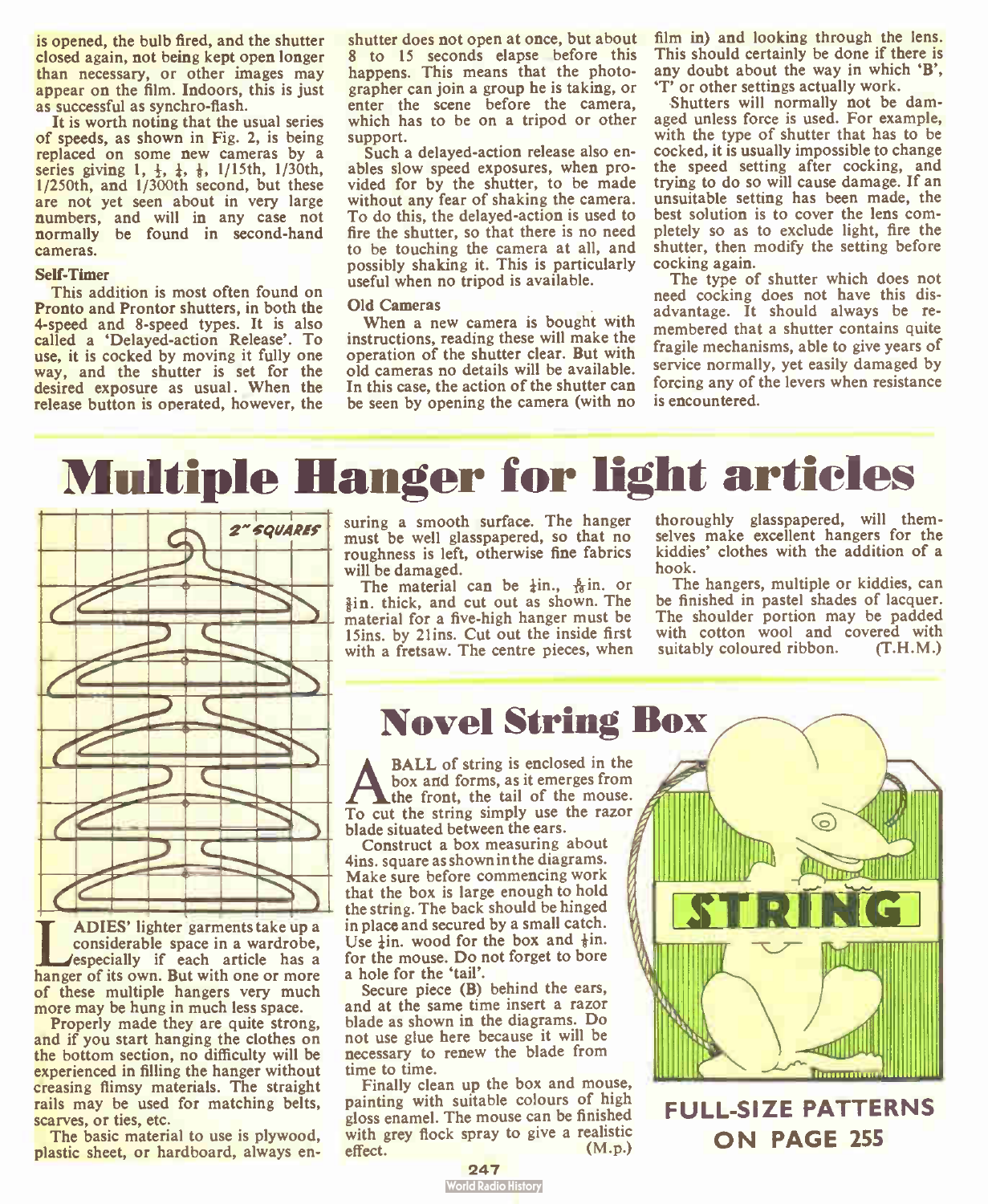

248 **World Radio History**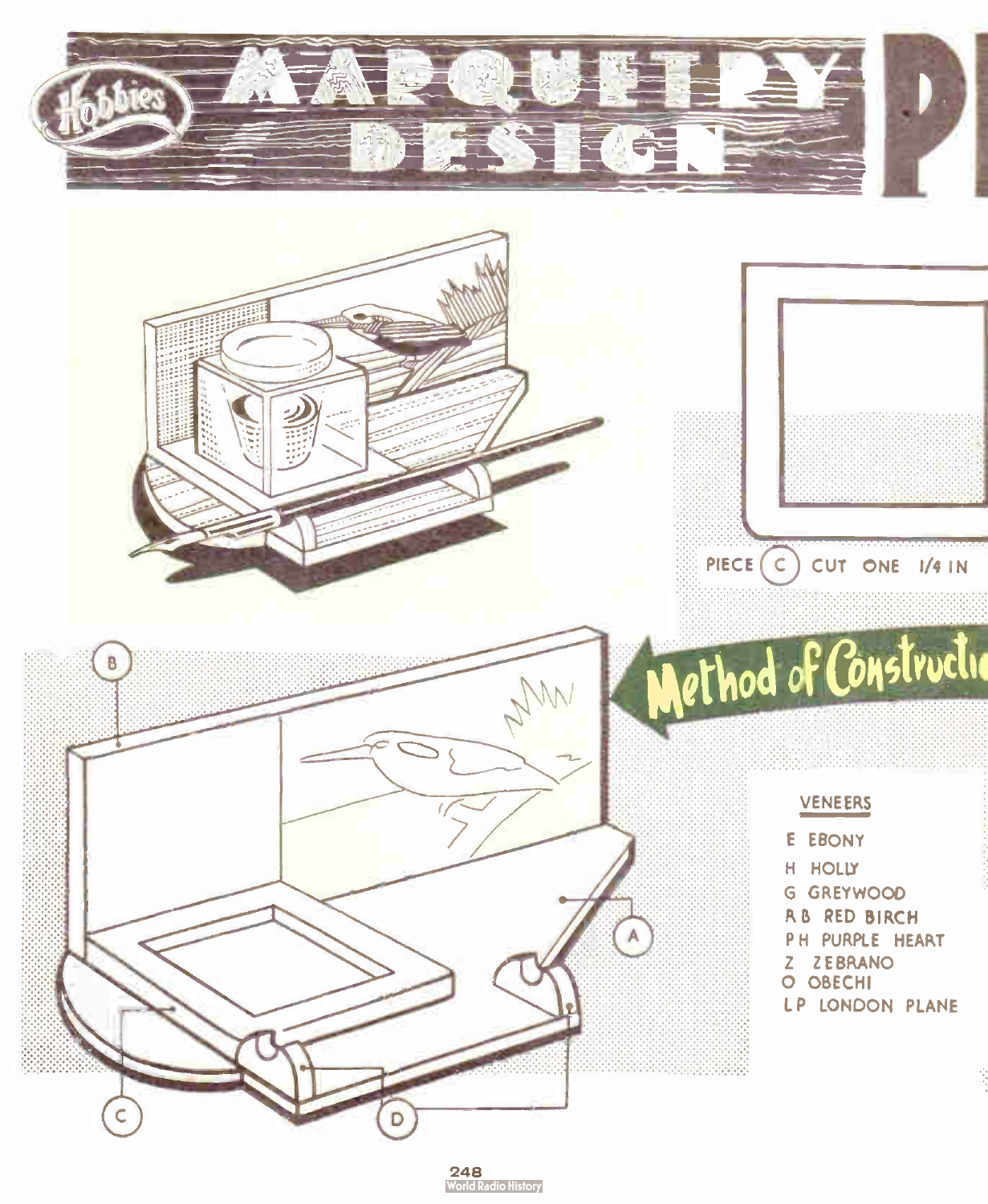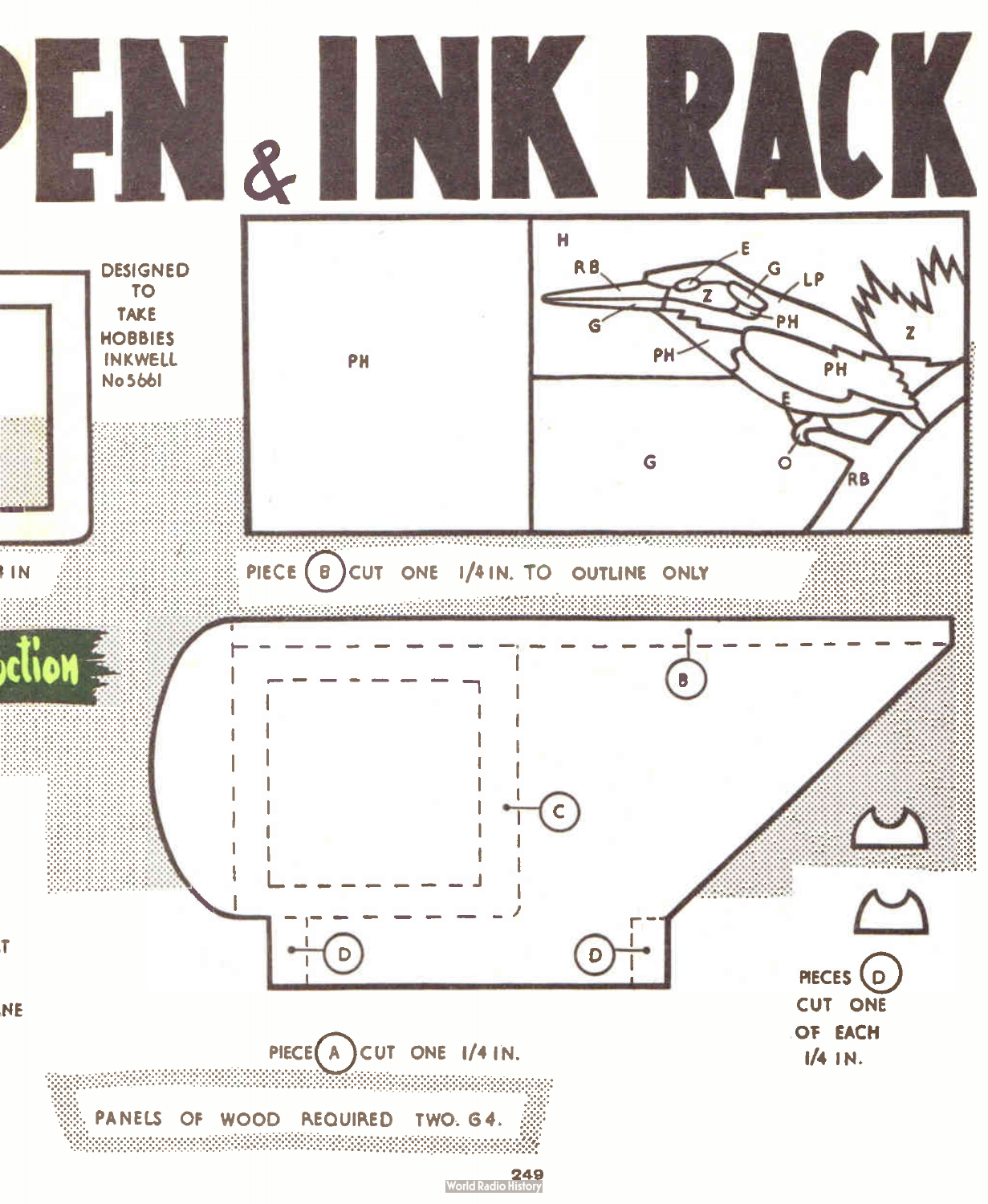

BOUT six centuries ago a migration of Maori people from the Society Islands (Tahiti) made their way to New Zealand in large canoes. When Abel Tasman, the great Dutch navigator, discovered New Zealand in 1642 the descendants of these Polynesian people were widely distributed over both the north and south islands. No other known voyage of Europeans to these islands was made until 1769, when the famous Captain Cook made the first of his visits.

Early in the nineteenth century sealers and whalers ventured into the seas around New Zealand, and some of their passengers settled in various parts of the country. In 1814 the Reverend Samuel Marsden initiated Christian missionary work among the Maoris.

For many years the residents urged Britain to found a colony in New Zealand to maintain law and order. After some reluctance British sovereignty was proclaimed in 1840, when the Treaty of Waitangi was signed by Captain William Hobson, R.N., with the leading Maori Chiefs, who acknowledged British rule, in return for legal protection and security in trading their land.

Bring these facts to life with the following New Zealand stamps issued in 1940 to celebrate the Centenary of British Sovereignty: 40. green —<br>Arrival of Maoris (cat. 2d. mint), 1d. brown and red - 'Endeavour', Chart of N.Z. and Captain Cook (1d. used), 1<sup>1</sup>/<sub>2</sub>d. blue and mauve — Royal Portraits (4d. used), 2d. green and brown — Abel Tasman, Ship and Chart (1d. used),  $2\frac{1}{2}d$ . green and blue - Treaty of Waitangi (6d. used), 3d, purple and red — Landing of Immigrants (4d. used)'.

In the South Island the Southern Alps stretch almost the full length of the island. These include Mount Cook, 12,349ft. and the tallest in the country. There are sixteen other peaks exceeding 10,000ft. Throughout New Zealand there are more than 220 named peaks over 7,500ft. high.

Stamps of 1935 show Mt. Cook  $(2<sup>1</sup><sub>4</sub>d., 9d. used)$  and Mitre Peak  $(4d.,$ 3d. used). The Southern Alps — 1946 Peace (9d., 1/3 mint) and Mts. Aspiring

and Everest — 1954 Health  $(1\frac{1}{2}d. + \frac{1}{2}d.$ 3d. mint).

New Zealand has no native land animals. There are no snakes, and only a few varieties of annoying insects. The principal native birds are the Kiwi and the Weka, which cannot fly; the musical bellbird and tui; the alert and friendly fantail; the Kaka — green and brown parrot of the forest; the Kea — or mountain parrot; the Pukeko, or swamp-hen; the morepork, or native owl, and the wood-pigeon. There is a great variety of sea birds, ranging from the albatross and gannets to penguins. The migratory Godwit comes from



often soft and curly, especially in the women who are very beautiful.

The universal upper garment of all classes and both sexes of the Maori people is a square mat made from the fibres of the New Zealand flax. They are fond of earrings, sometimes of the most peculiar character. When not in use, these are kept in elaborately carved boxes. An earring consisting of the tooth of a tiger-shark is regarded as a mark of rank. ' $1935$ ,  $1\frac{1}{2}d$ . brown — Maori Woman ( $1/3$  used), 3d. brown — Maori Girl (6d. used), 9d. red and black — Maori Panel (6d. used)'.

Athletic games are popular — a skilful wrestler obtaining great honour and renown. Boxing was an equally popular amusement in former times; even chiefs and priests were ranked



Siberia every year. '1935,  $\frac{1}{2}d$ . green — Fantail (1d. used), 1d.  $red -$  Kiwi (1d. used),  $1/-$  green — Tui (2d. used)'.

The fish of the sea include flying-fish, swordfish, sharks and whales, and many edible shellfish. Rivers and lakes also provide a variety of edible fish, including whitebait, salmon, eels, lampreys, etc.

New Zealand's oldest inhabitant is the Tuatara lizard, whose family goes back millions of years. '1935, 5d. blue — Swordfish (9d. used). 1946 Peace,  $\frac{1}{2}d$ . green and brown — Lake Matheson (Id. mint). 8d. brown — Tuatara Lizard (6d. used)'.

In appearance, the Maoris are rather pleasing. Their limbs are finely formed and muscular. Some of the men will attain a stature of 6ft. 4ins.; 6ft. is by no means uncommon, though the chiefs are generally the tallest men. Their hair is straight, long and black — not wiry and lank like that of the Indians, nor woolly like that of the Australian aborigines or Papuans generally. It is

among its most eminent patrons and champions.

Foot races in which the bodies of the runners were anointed with oil and their heads bound round with garlands of flowers, were also common sport. The martial games of throwing the spear or javelin at an opponent, who skilfully caught it in his hand or parried the thrust with his own spear handle; throwing stones from slings, archery with the bow and arrow, mock naval or military combats, etc., were indulged in by the young and middle-aged men of all classes.

Maori children are fond of swings, a kind of kite flying, and of a singular amusement which consists of stretching open the eyelids by fixing a piece of straw or stiff grass perpendicularly across the eye, so as to force open the lids in a most frightful manner. '1938 Health,  $1d. + 1d.$  red - Children Playing (6/- used). 1942, Health, 1d.  $+$ Id. green — Boy and Girl on Swing (1/3 mint).

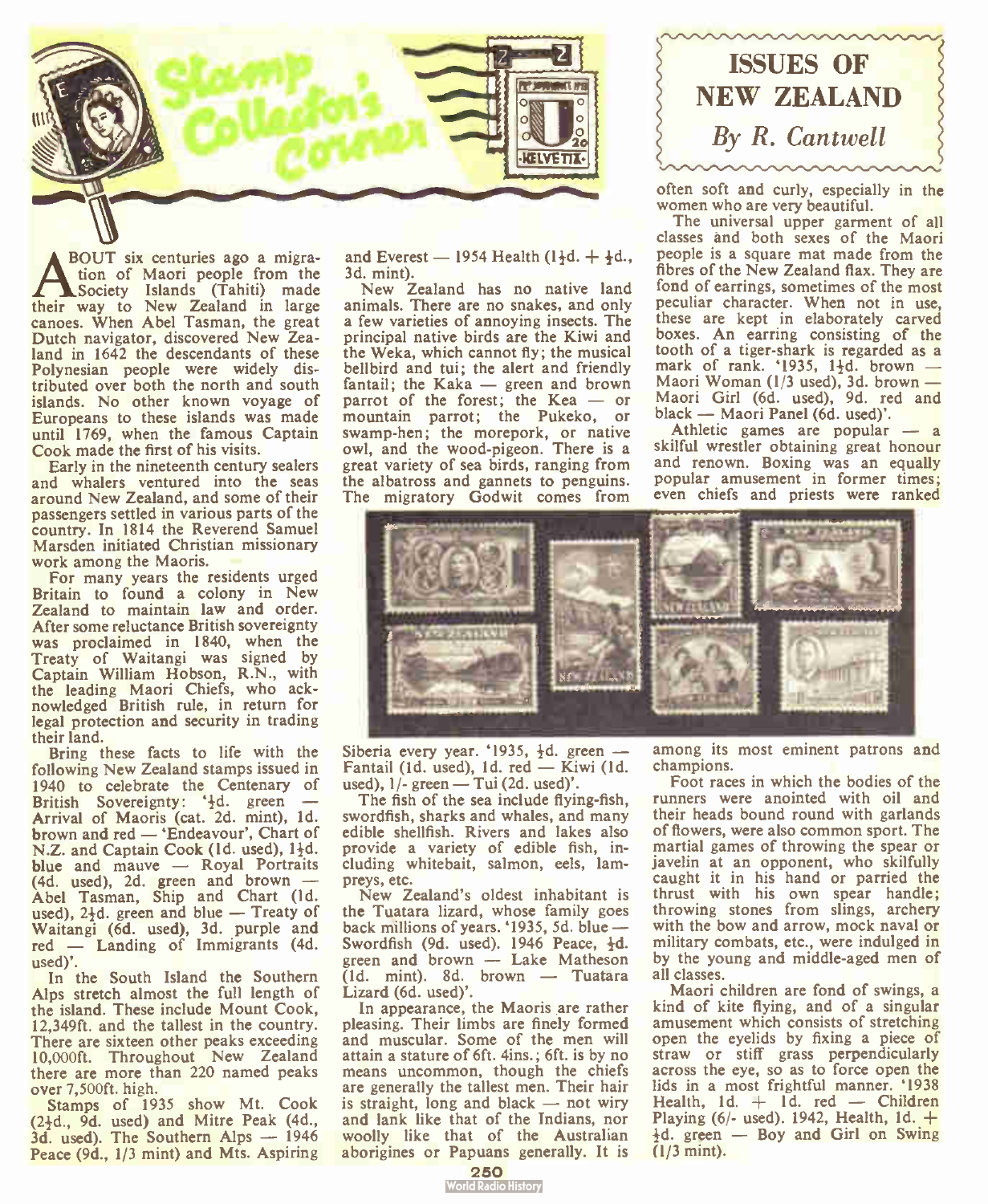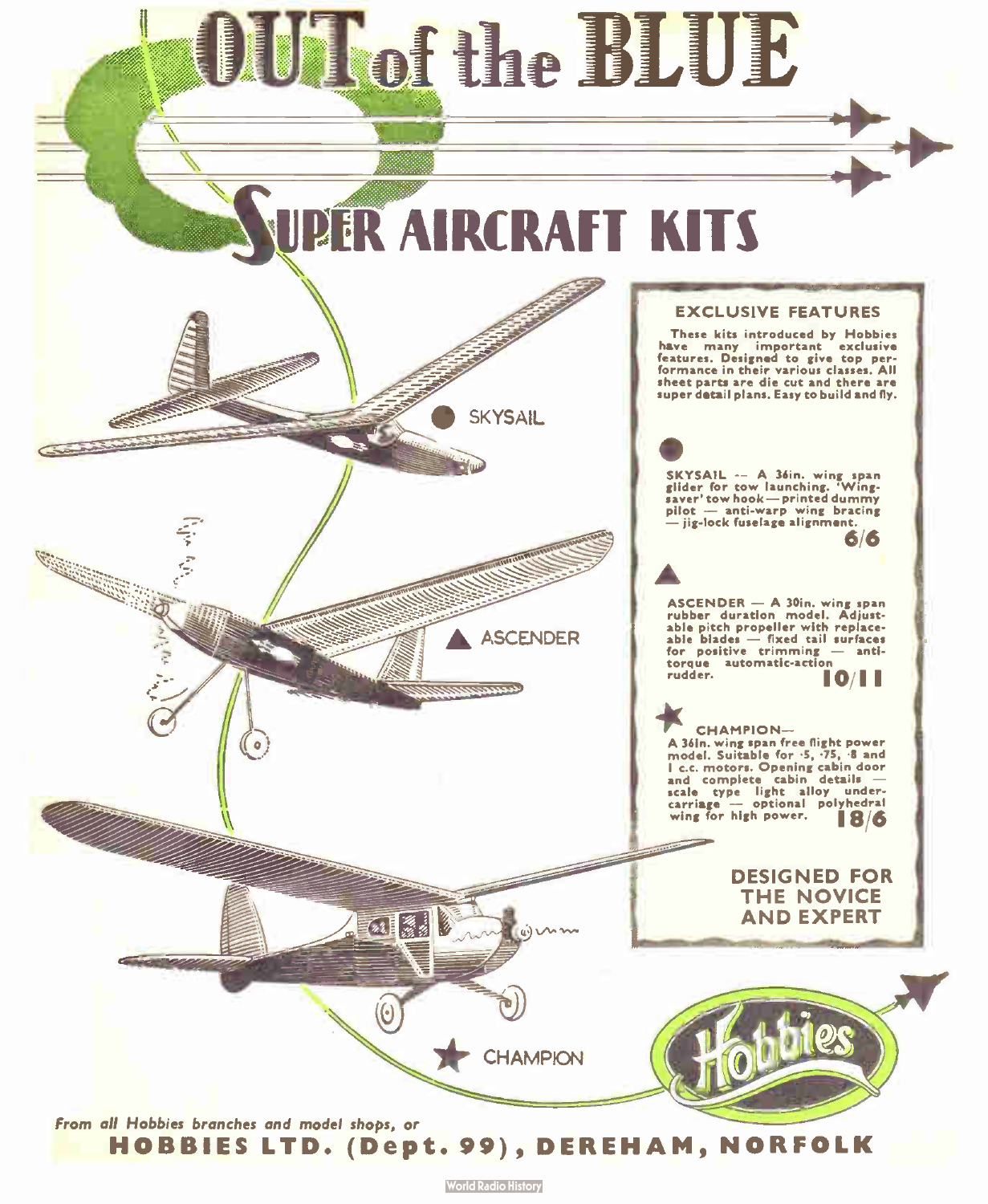

THE bream (Abramis brama) is a<br>
fish that the monks of old kept in<br>
stew-ponds, and, incidentally,<br>
valued when Friday came round. On HE bream (*Abramis brama*) is a fish that the monks of old kept in high days and holidays, especially, did a fat bream steaming on a platter appeal to those astute holy men, who had little to learn about good food. Well, tastes differ — but no bream on a dish for the writer! We prefer trout.

Fishing for bream, however, is quite another matter. They are excellent sporting fish when of size, say, 3 lbs. to 5 lbs. and over. On occasions bream provide good fun. Indeed, many anglers who visit the famous Norfolk and Suffolk Broads and Fenland rivers devote their time and attention to this fish above all others; and the expert breamer often records his day's catch in terms of stones, not pounds.

Bream grow to fat hefty fish in some waters, such as Tring reservoirs. One specimen caught at the Startops End reservoir, Tring, weighed 12 lbs.  $12\frac{1}{2}$  ozs. Then there is the river Axe, in Somerset, which has yielded many fine bream, and, as most anglers, doubtless know, you cannot go wrong in Broadland waters.

Izaak Walton correctly described the bream as a 'stately and a large fish' it surely is. And much of the fun of bream fishing is that when you happen upon a shoal of the mud-grovellers there may be a few 'whoppers' among them.

Park yourself at a swim in a slowmoving river like the Glen near Pinchbeck, Lincs., when bream are located, and you will agree they are worth fishing for — but do not omit to take along with you an old towel to wipe your hands on as required after landing a few bream! Bream, we fancy, are apt to be uncertain feeders. They are rather sensitive to weather influences, and in some subtle way they 'scent' a change in atmospheric conditions. A shift of wind will at times put them 'off the feed'; or on the other hand it may bring them 'on'. Cold spells occuring in summer, following a period of hot days and warm nights, will often cause bream to abstain from food-sampling for a time!

For bream fishing that often run heavy in weight — the record common

bream is one of 13 lbs. 8 ozs. caught in Castle Lake, Chiddingstone, by E. G. Costin in 1945. The best time to catch them is early morning in summer, August and September being good months. From dawn to breakfast time is likely bream-taking period. The larger fish are strong and packed with vigour, boring to the bottom and plunging heavily. The tackle should be strong, the cast being 2x, or 3x at the finest. The hook size No. 8 or No. 10. The float may be a medium-sized porcupine quill or a goose-quill. For fishing deep holes a 'slider' float is advisable. The



The bream—a wary and sensitive fish

tackle should be adjusted so that the baited hook tends to drag on the bottom. Use light tackle, but do not try to be too clever by using 6x gut- bottoms or the equivalent in Nylon or similar material, for such is too fine. You cannot hope to land a big 'un of 5 lbs. to 10 lbs. on fragile stuff.

Baits for bream include worms, tailend of a lob, or brandlings; maggots; boiled wheat; stewed barley; sweet paste (hazel-nut size on hook); snails, slugs, white greaves; brewer's grains; bread and bran; crushed oilcake. For ground-baiting use bread, bran, and grains well mixed after soaking, and kneaded into balls. When anticipating a day's bream-fishing it is advisable to bait up a suitable hole or 'swim'.

Bream rove around in shoals, seeking fresh beats — here today and gone tomorrow. They may surprise you by moving off suddenly just when you think you have located them. Bream betray their presence by the discoloration of the water as they root and stir about the mud on the bottom.



As they go off on a little cruise up or down river they stir up the light mud and this causes patches of muddy water to appear on the surface. This is the bream sign. Watch out for it! Fish the muddied spots carefully. Ground-bait fairly liberally, but don't overdo it. Some anglers squeeze tiny pellets of groundbait round the shots on the cast; this flakes off gradually, and serves to attract the fish to the baited hook.

#### Worth Remembering

Bream are wary and sensitive fish so go about your task very quietly! Sometimes, instead of muddying the water, bream blow up air-bubbles as

they root at the side of a stream, so that if you see such a sign rising at a given spot, give it a trial. If fish move on whilst you are fishing, follow them. Mark any 'sentinel' bream. When your float rises up in the water to fall flat on the surface, this denotes that a fish has taken the bait in its mouth and is soaring with it. Bream often blow the bait from their

mouth. When you see the float slide under with a sort of sidelong gait, strike!

Wary old bream will suck off a worm or other bait so quietly that you never notice it until too late. When behaving thus, try baiting with a Stewart tackle on which is a red worm for bait. Once a shoal is located remain there until they `go off'. If the shoal of fish move away up or down stream follow them, provided you can track them all right. However, as bream will return again, by visiting the same swim from time to time you will catch fish. In fishing shallow waters, as lakes and Broads, it is essential to cast a long line. Therefore, keep the punt moored well distant from the feeding shoal.

Night-fishing during hot summer weather attracts many bream-fishers. Biggish bags of fish may be taken during the semi-darkness of a summer's night. Whether day or night fishing for bream, always study the habits of your quarry; leave nothing to pure chance! Be liberal with your ground-bait.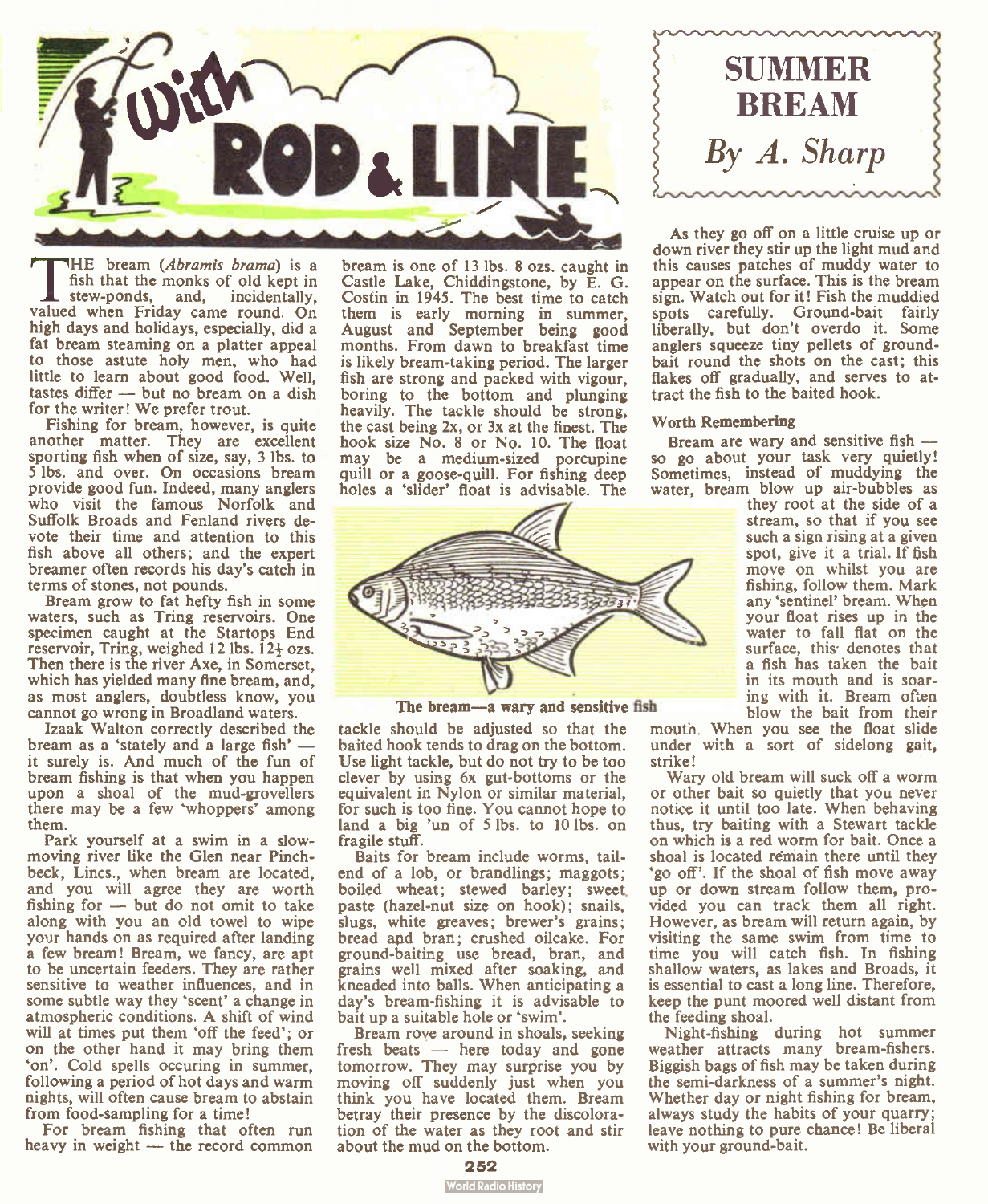



No. 7. Applying the iron Apply bit charged with solder to the hole previously smeared with FLUXITE. The solder will flow as soon as the surrounding surface is heated to the melting point of the solder.

FLUXITE is the household word for a flux that is famous chroughout the world for its absolute reliability. In factory, workshop and in the home FLUXITE has become indispensable. It has no equal. It has been the choice of Government works, leading manufacturers; engineers and mechanics for over 40 years.



**MAKE YOUR OWN MUSICAL BOX. Send Ms.a.e.** for price and tune list or 9d. P.O. for 16 page fully illustrated catalogue ( returnable with first order) or 1/6 P.O. for catalogue and plans to make your own musical box to Dept. H.W., Metwood Accessories, 65 Church St., Wolverton, Bucks.

GENUINE Swiss Musical Movements. The General Adventure of tunes in the country. lowest prices 16/3 each. Genuine Thorens movements, 22/9 each. All guaranteed. P & P. 9d,<br>extra on all orders. — Richardson & Forder, HW.<br>5 Chapel Place, White Hart Lane, London, N.17.

STAMPS FREE — Empire Packet including<br>Spictorials and Victorians with approvals. Robert J. Peck, 7A Kemp Road, Bournemouth.

**CRIAINTSPRAYING' HANDBOOK. Covers I Car, Industrial & Flock Spraying. 3/6, post** 4d. Catalogue of our Cellulose and Paints and all Allied Sundries 21d. — Leonard Brooks Ltd., 81 Oak Road, Harold Wood, Essex.

100 DIFFERENT stamps free! Request 1d. upwards discount approvals. — Bush, 53 Newlyn Way, Parkstone, Dorset.

100 DIFFERENT stamps free, enclose 2<sup>1</sup>d.<br>100 for approvals.—J. Gledhill, 85 Paddock Lane, Halifax.

## THE PRACTICAL WAY

of learning RADIO • TELEVISION • ELECTRONICS

AMATEUR S.W. RADIO · MECHANICS · PHOTOGRAPHY · CARPENTRY, etc., etc.

NEW—Experimental outfits and lesson manuals sent on enrolment remain the<br>student's property. Tutor allotted to each student for personal tuition throughout the course.

reach the basic electronic circuits (amplifiers, oscillators, detectors, etc.) and lead<br>teach the basic electronic circuits (amplifiers, oscillators, detectors, etc.) and lead<br>equipment.

THESE PRACTICAL COURSES ARE IDEAL AND MAY BE YOURS FOR MODERATE COST

Fill in the coupon to-day for a free Brochure. There is no obligation whatsoever. Courses with equipment enable you to design, construct and service 2- stage radio equipment 3.stage T.R.F. circuits • Television

equipment • Workshop Test Panel Oscilloscope · 5 valve 3-waveband superhet circuit

SUBJECTS INCLUDE:— Radio • Electronics • Television Equipment Mechanics Chemistry • Photography • Electricity • Woodwork Electrical Wiring • Draughtsmanship • Art • Short Wave Radio Oscilloscope · also mony other Home Study Courses without equipment.

|                                                           | <b>COURSES FROM 15/- PER MONTH</b>       |               |  |
|-----------------------------------------------------------|------------------------------------------|---------------|--|
|                                                           | E.M.I. INSTITUTES, Dept. 31,X London W.4 |               |  |
| Associated with H.M.V., i                                 | <b>INAME</b>                             |               |  |
| Morconiphone, etc., etc.   ADDRESS<br>The only Home Study |                                          |               |  |
| College run by o<br>World-wide industrial                 | I Subject of interest.                   | AGE           |  |
| orgonisotion.                                             | [ (We sholl not worry you with collers)  | (if under 21) |  |



**MOBILE OR STATIC ONLY** 

Post ster

ceiving apparatus for two CONFLETE persons. Communicate at distances of a few yards, room to room.

or will adapt for use up to a mile, from buildings or over country. Self- voice generat-ing at normal telephone

strength due to scientifically wound coils and armature. Sensitive diaphragm. No batteries or electricity— it just works! Send 12/11, post 2/1. Ready for use in 5 minutes. Open Sat. I p.m. Wed.

Headquarter & General Supplies Ltd. (HOBW/69), 196-200 Coldharbour Lane Loughboro Junction, London, S.E.S

CWISS MUSICAL MOVEMENTS from 12/9. DEasiest of all to assemble kits from 7/5. Send for free illustrated brochure. 2d. stamp please. The Swisscross Co., Dept. B, 116 Winifred Road, Coulsdon. Surrey.

#### **HOBBIES BRANCHES**

LONDON 78a New Oxford Street, W.C.I (Phone MUSeum 2975) 87 Old Broad Street, E.C.2 (LONdon Wall 4375) 81 Streatham Hill, S.W.2 (TULse Hill 8796) GLASGOW 326 Argyle Street (Phone CENtral 5042) **MANCHESTER-10 Piccadilly** (Phone CENtral 1787) BIRMINGHAM- 100a Dale End SHEFFIELD-4 St. Paul's Parade (Phone 26071) LEEDS 10 Queen Victoria Street (Phone 28639) HULL-10 Paragon Square (Phone 32959) SOUTHAMPTON-134 High St. (Below Bar) BRISTOL-30 Narrow Wine Street (Phone 23744) NEWCASTLE-42 Dean Street, Newcastle-on-Tyne I

TTRACTIVE approvals realistically priced rIfor general collectors; hundreds at Id. each. — Mrs. Jay, BCM/PERF, London, W.C.I.

110 DIFFERENT STAMPS Free, request<br>110 bargain approvals. — Westlake, West Park, Clawton, Holsworthy, Devon.

**World Radio History**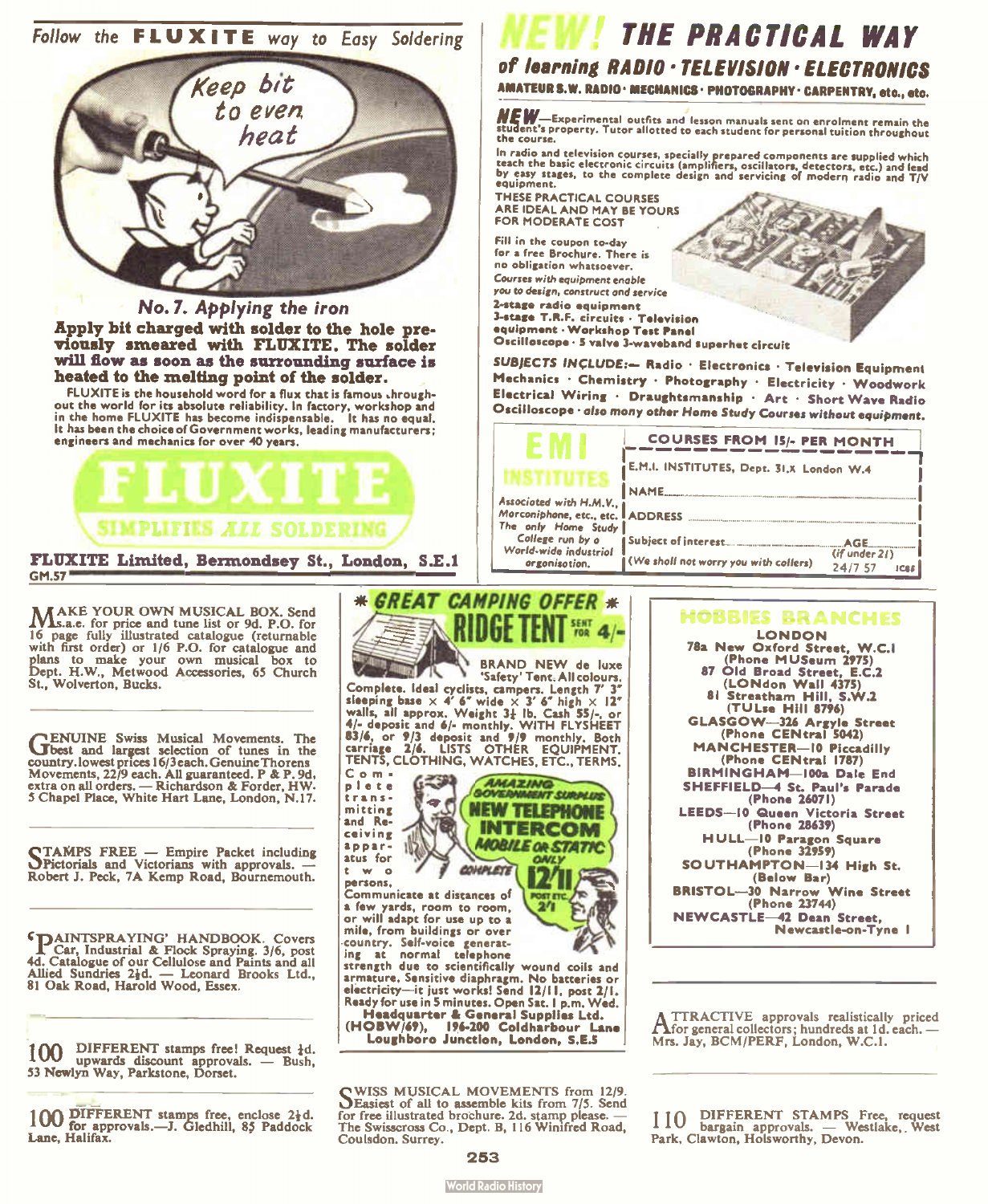Earn their appreciation GIFTS FOR PATIENTS

**READERS** can do much to make<br>have experienced considerable<br>enjoyment in making quite simple EADERS can do much to make those in hospital happy and I have experienced considerable things from scraps and oddments and handing them over to the matron. It is just a matter of knowing what to make. Just before last Christmas, for instance, I had to work late at night to finish off little ideas which were so personal, so different, but so much appreciated. You can make that little something which the hospital staff cannot buy although it is so much wanted.

Start the right way. Call and see the hospital secretary, and possibly matron or the almoner. Tell them that you and other workers can make up ideas and ask them, what would be acceptable. In my own case last year I made up three cribs for different wards, a small church tower and a little farmhouse with a removable lid and into which the staff put gifts for each old lady in the ward.

#### Work in groups

To me, as a secretary of the League of Friends, I am sorry that some of these needs are not better known. It is a great pity, too, if it is found impossible to make all the things needed just because we did not ask the hospital in time. I strongly advise any reader who feels like I do to call and see the Matron as early as July or August. This should give plenty of time. You may then be able to get a little group together and turn out more work. If you approached the secretary of the League of Friends, I am sure they would make a grant towards cost of materials. In fact, they would welcome you as a member to their committee. You can get the address from the almoner at the hospital.

One must realise that in a large hospital there may be as many as 25 wards. Each sister has her own ideas of decorating for Christmas. What a chance for you to help!

Neither the staff nor patients expect ambitious models or toys. They are content with the fact that they can have just that article with which to carry out the pleasure-giving service at Christmas.

I made the farmhouse from an ordinary box from the grocers, originally a carton for coffee extract. It was cut down, papered in the papers supplied by Hobbies Ltd, given little shuttered<br>windows and doors in bright yellow and topped up with gay blobs of enamel to make the cottage flowers round the house. The lid, as requested by sister,

### \* \* \* \* \* \* \* \* \* \* \* \* \* \* \* \* \*

 $\star$  Victor Sutton was inspired to write  $\star$  $\star$  these notes on helping patients in  $\star$  $\hat{I}$  hospital after publication in our  $\hat{I}$  $\triangle$  April 10th issue of Mr L. J. Wil- $\star$  Hams with his model fort.

\* \* \* \* \* \* \* \* \* \* \* \* \* \* \* \* \* was in one piece so that she could pack

her gifts, wrapped in gay papers, inside. With some cut-out trees, a cottage gate and fence and plenty of snow around, it really did look attractive. Here is an item which need not be made each year because the hospital staff retained it for pleasure-giving service for many years to come.

In the children's ward I provided a slope of hardboard about 4ft. long. At one end I made up a snow cave with hessian, thick white-wash and tufts of cupressus tree. The roadway was covered in snow, background made up with further deep green foliage and the reindeer and sledge cut out in cardboard. The hospital staff bought other figures, and on the sledge was a present for every patient.

One can arrange this another way if jars of water are set behind the slope and into these put the deep greens of the fir types of tree. The head gardener should be approached and I am sure he would assist in every way. Here again this was just an idea of the sister and a way in which she was able to attain a personal manner of giving her special gifts.

For the ward for old ladies I made a very simple country church tower. It was orange box wood covered with thick flat paint with stone and brickwork lined in. My wife dressed the little folks in old-world costumes which she had made from art felts and the League provided a special record to play organ music. I must confess that I have never been kissed by so many old ladies, but if you do these worthwhile jobs you must expect it!



We on the subject of making<br>fine project made by Mr. Leslie<br>J. Williams of West Bromwich, for hile on the subject of making gifts for hospitals, here is another fine project made by Mr. Leslie presentation to a children's ward.

This delightful model farm is made from Hobbies Kit No. 249 Special, price 47/6. The design and instructions can be obtained separately, price 2/6. Here again Mr. Williams has elaborated on

the original design. He has added grass plots, crazy paving, a flower bed and sundial to the garden and the models placed in the farmyard indicate great activity.

A haystack also gives realism to the scene, but the imitation pond adds a real note of authenticity for thrown in, in a careless manner, are an old wheel, a rubber boot and tin cans. Truly Mr. Williams is a stickler for detail!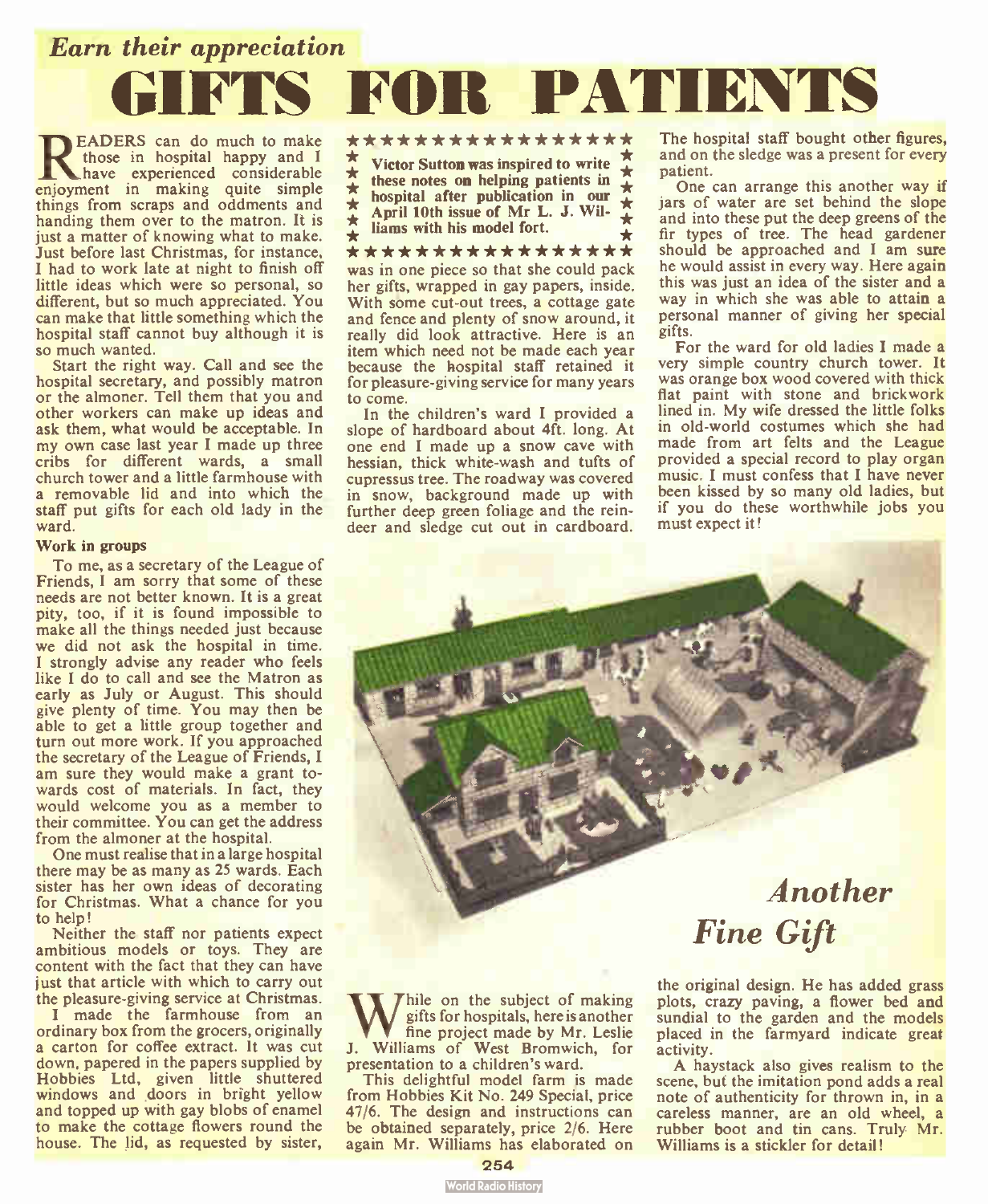See page 247

## STRING BOX PATTERNS



Printed by BALDING & MANSELL, LTD., London and Wisbech, and Published for the Proprietors, Hobbles LTD., by HorACE MARSHALL & Son, LTD.,<br><mark>Temple House, Tallis Stre</mark>et, E.C.4. Sole Agents for Australia and New Zealand: Go

**World Radio History**